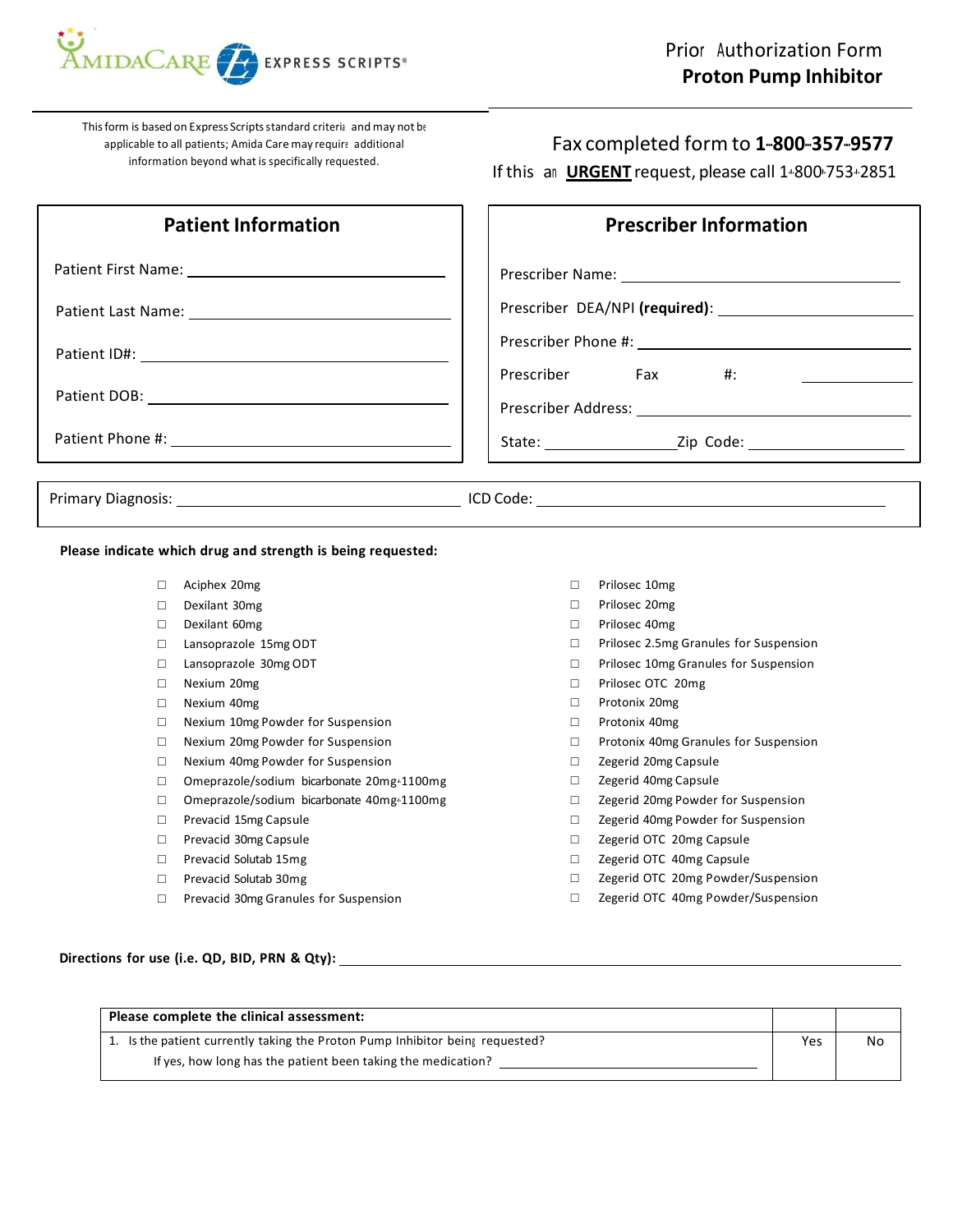| 2. Has the patient tried one of the following medications under the supervision of a physician for at least 14 days?                                                                                                                                                  |     | No        |
|-----------------------------------------------------------------------------------------------------------------------------------------------------------------------------------------------------------------------------------------------------------------------|-----|-----------|
| If yes, please indicate:                                                                                                                                                                                                                                              |     |           |
| 3. Is the medication being prescribed by a gastroenterologist or after consultation with a<br>gastroenterologist?                                                                                                                                                     | Yes | No        |
| 4. Is the patient taking clopidogrel (Plavix)?                                                                                                                                                                                                                        | Yes | No        |
| 5. Is the patient pregnant?                                                                                                                                                                                                                                           | Yes | No        |
| 6. Does the patient have a feeding tube?                                                                                                                                                                                                                              | Yes | <b>No</b> |
| 7. If the diagnosis is Helicobacter plori, has Helicobacter pylori infection been confirmed by one of the following<br>tests: serologic testing, carbon isotope (C+Urea) breath test, or endoscopic examination followed by urease<br>testing, histology, or culture? | Yes | No        |
| 8. Has the patient been on PPI therapy greater than 90 days and is still experiencing a recurrence of the same<br>conditions or does not obtain control of symptoms?                                                                                                  | Yes | No        |
| 9. Does the patient have risk factors for ulcers or was recently hospitalized for a GI medical condition? If<br>yes please explain:                                                                                                                                   | Yes | No        |
|                                                                                                                                                                                                                                                                       |     |           |